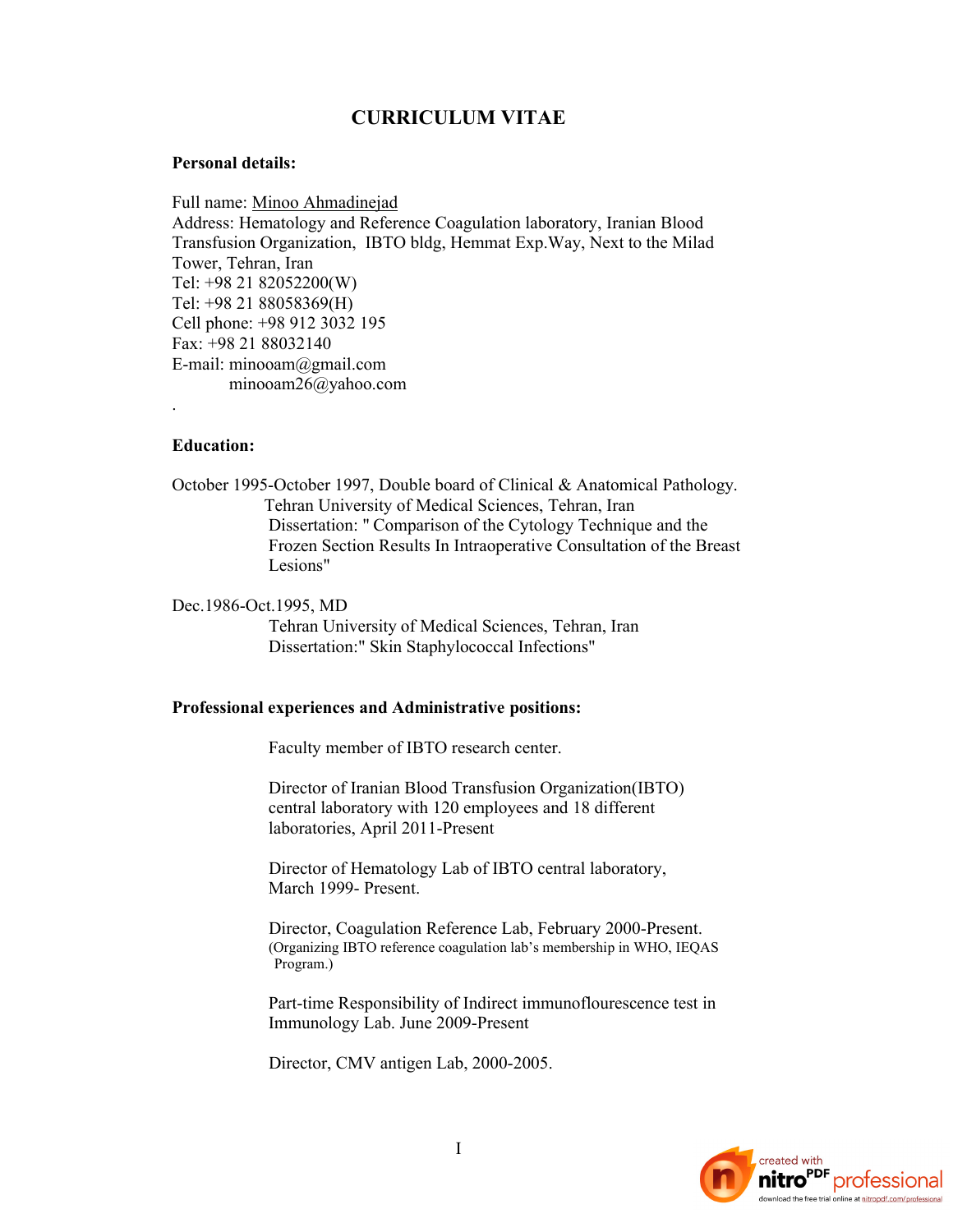Part time responsibility in Immunohistochemistry lab ,2002-2003

 IBTO lab, ISO 9001-2008, managers' representative member. IBTO lab, ISO 9001-2008, member of management group (team work). Preparing national laboratory standards for Iranian laboratories, member of committee.

 Member of executive committee, Iranian blood transfusion Scientific association.

Member of hematology committee of Iranian Ministry of Health.

 Part time work (as a senior scientist) in the pathology department of Central Pathobiology lab, 1990-2007

#### **Research projects and dissertation supervised**

.

 Cooperation in international project on F VIII inhibitor rate in hemophilia patients treated with plasma-derived products vs. rFVIII (SIPPET project) 2012.

 Co-supervision of a Master of Science thesis on "Evaluation of exon 28 molecular defects in Iranian patient's with VWD type 2" 2011

 Director of Project," Evaluation of diagnostic validity of a new functional test, based on prothrombin-time for the detection of Factor V Leiden mutation (Activated Protein C Resistance) in thrombophilic patients.2009

 Director of Project "Evaluation of factors affecting post transfusion platelet increment and platelet refractoriness in thrombocytopenic patients of Shariati Hospital, 2006

 Co-supervision of a Master of Science thesis on "Structural Analysis of Glycated Hemoglobin and its Effect on Platelet Aggregation" 2006

 Co-supervision of a Master of Science thesis on "Prevalence of elevated factor VIIIc in Iranian patients with venous thromboembolism"2006

 Co-supervision of a Master of Science thesis on "Prevalence of thrombophilia in patients with thalassemia" 2008

Cooperation in performing more than 10 research projects

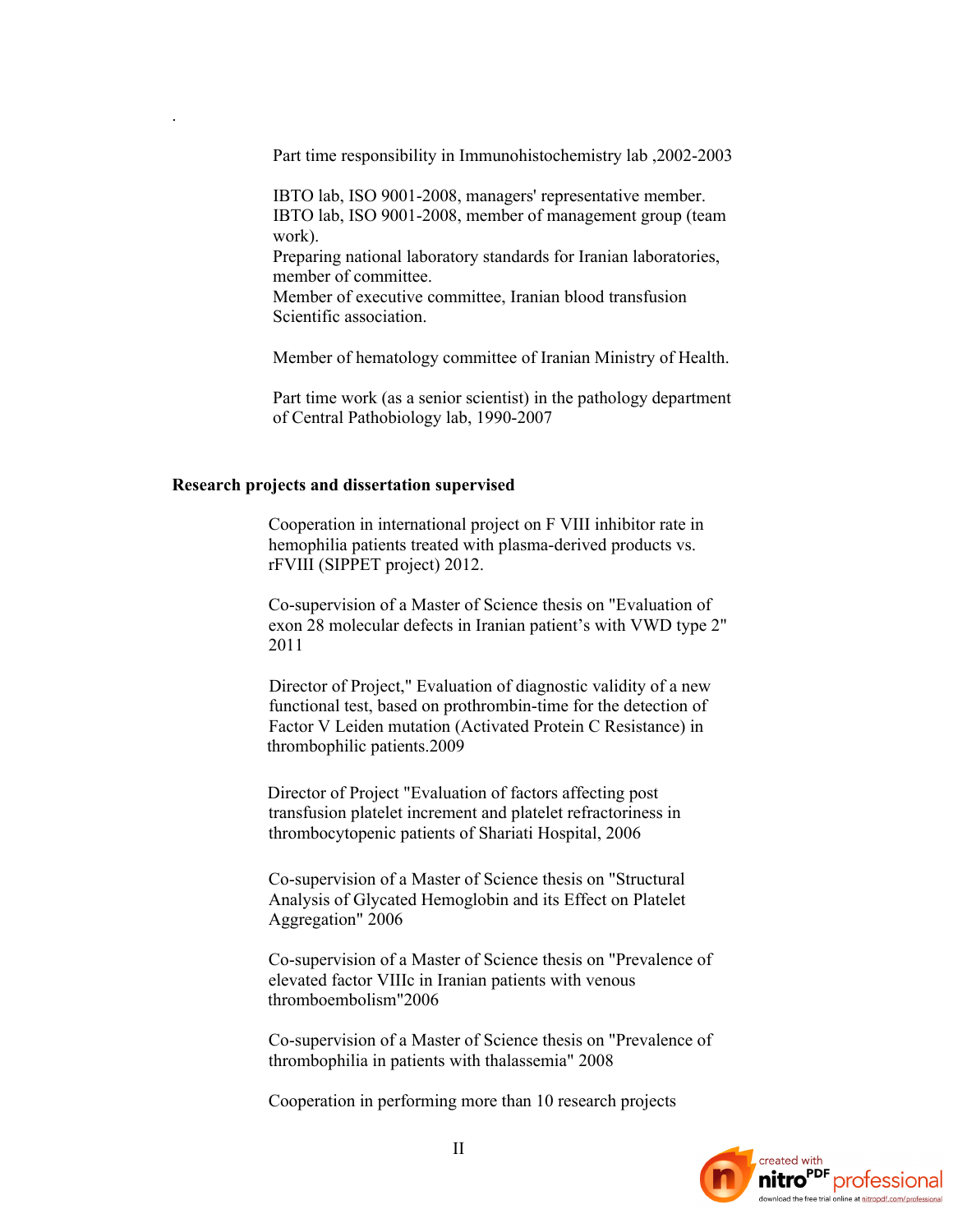Approved by Iranian Blood Transfusion Research Centre, Tehran University of Medical Sciences and Shaheed Beheshti University of Medical Sciences.

# **Seminars:**

 Scientific general secretary of two days seminar in "Bleeding Disorders"(2004).

 Scientific general secretary of two days workshop of "Coagulation Laboratory" (2005).

 Administrative general secretary of seminar on Blood transfusion and Nurses (2008).

 Scientific general secretary of two days workshop of " Hemostasis and Thrombosis coagulation lab"( 2010 )

 Presentation of lectures about coagulation aspects in different Seminars (2005 till present).

### **Technical skills:**

 Teaching of theoretical aspects of "Basic Principles of Primary and Secondary Haemostasis ", "Coagulation Disorders" and" Platelet Disorders" for Msc and PhD students.

 Teaching of practical aspects of coagulation test for hematologist/oncologist fellowships, pathology residents and Msc students.

 vWF Multimer Analysis (learned in a three months course in Angelo Bianchi Bonomi Hemophilia and Thrombosis Center of the Maggiore Hospital, Milan University, 2008)

 Platelet fibrinogen, nucleotide and serotonin level tests (learned in a three months course in Angelo Bianchi Bonomi Hemophilia and Thrombosis Center of the Maggiore Hospital, Milan University, 2008)

 ADAMTS 13 activity and inhibitor assay (learned in a three months course in Angelo Bianchi Bonomi Hemophilia and Thrombosis Centre of the Maggiore Hospital, Milan University, 2008).

 Learning of basic principles of DNA sequencing for diagnosis of VWD, Milan University, 2012)

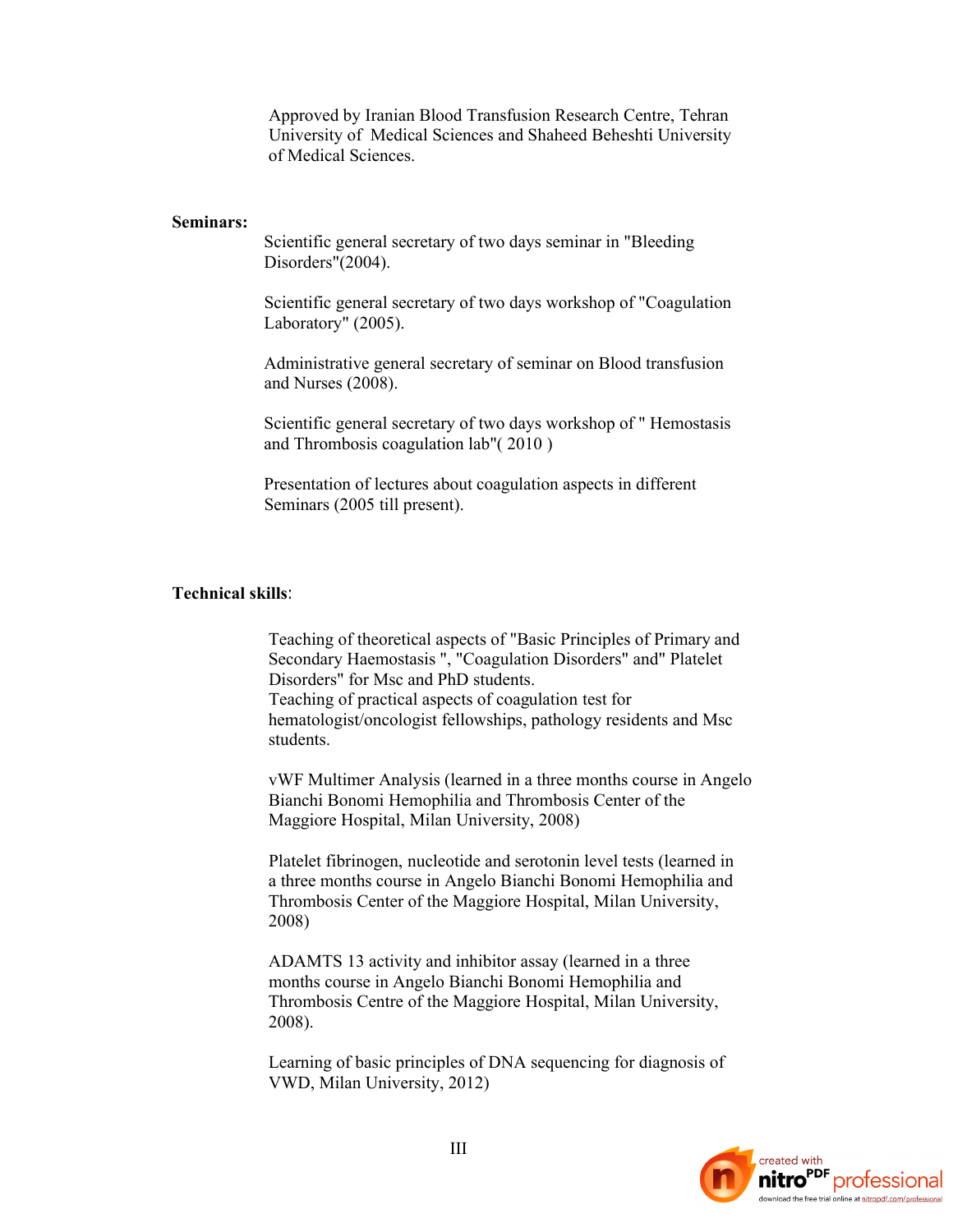# **Publications:**

#### **Papers:**

 Acquired factor V inhibitor developing in a patient with esophageal squamous cell carcinoma, *Blood Coagulation and Fibrinolysis Journal , 2012, underpublication.*

 Analysis of levels of natural anticoagulant proteins and activated protein C resistance in venous thromboembolism patients referred to Iranian Blood Transfusion Organization, Tehran  *Sci J Iran Blood Transfus Org 2011; 8(1): 1-9*

 Effects of L-carnitine supplement on plasma coagulation and anticoagulation factors in hemodialysis patients , *Iranian Journal of nutrition and Food Technology ,Vol 4,No.3 Autumn 2009,25-34*

 Effects of soy consumption on oxidative stress, blood homocysteine, coagulation factors, and phosphorus in peritoneal dialysis patients*. J Ren Nutr. 2009 Sep;19(5):389-95. Epub 2009 Jul 3*

 PREVALENCE OF ELEVATED FACTOR VIII IN IRANIAN PATIENTS WITH IDIOPATHIC VENOUS THROMBOEMBOLISM. *Iranian Blood journal (quarterly),* 2008, 3,149-156

 Anticoagulant system activity in splenectomized versus non splenectomized Iranian patients with beta-thalassemia major. *Pediatric Hematol Oncol. 2007 Dec;24(8):645-7*

 Comparison of the Cytology Technique and the Frozen Section Results in Intraoperative Consultation Of the Breast Lesions *Acta Medica Iranica 2002; 40(3):*203-206

### **Abstracts:**

 PREVALENCE OF FACTOR V LEIDEN IN 318 IRANIAN INDIVIDUAL REFERRED CASES AND THE DIAGNOSTIC POWER OF TWO DIFFERENT APC-R SCREENING TESTS, abstract N°SSC12-1230**, Winner of** a **"Reach The World" award**

ISTH 2011 P-TH-211 ACQUIRED FACTOR V INHIBITOR DEVELOPING IN A PATIENT WITH ESOPHAGEAL SOUAMOUS CELL CARCINOMA. *JTH, 2011;*9 Supplement s2:P-124 , **Winner of DWSA award**